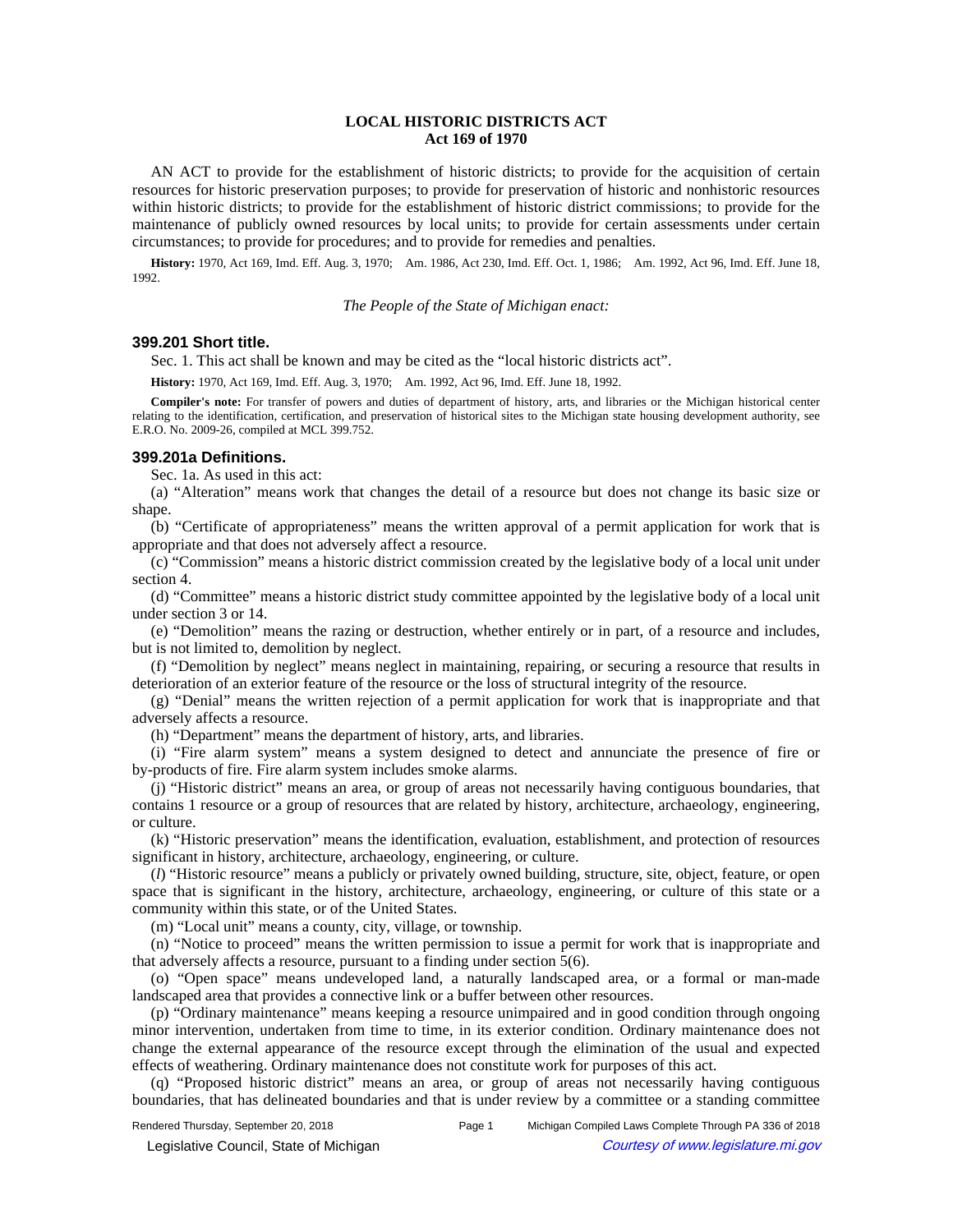for the purpose of making a recommendation as to whether it should be established as a historic district or added to an established historic district.

(r) "Repair" means to restore a decayed or damaged resource to a good or sound condition by any process. A repair that changes the external appearance of a resource constitutes work for purposes of this act.

(s) "Resource" means 1 or more publicly or privately owned historic or nonhistoric buildings, structures, sites, objects, features, or open spaces located within a historic district.

(t) "Smoke alarm" means a single-station or multiple-station alarm responsive to smoke and not connected to a system. As used in this subdivision, "single-station alarm" means an assembly incorporating a detector, the control equipment, and the alarm sounding device into a single unit, operated from a power supply either in the unit or obtained at the point of installation. "Multiple-station alarm" means 2 or more single-station alarms that are capable of interconnection such that actuation of 1 alarm causes all integrated separate audible alarms to operate.

(u) "Standing committee" means a permanent body established by the legislative body of a local unit under section 14 to conduct the activities of a historic district study committee on a continuing basis.

(v) "Work" means construction, addition, alteration, repair, moving, excavation, or demolition.

History: Add. 1992, Act 96, Imd. Eff. June 18, 1992;--Am. 2001, Act 67, Imd. Eff. July 24, 2001;--Am. 2004, Act 67, Imd. Eff. Apr. 20, 2004.

**Compiler's note:** For transfer of powers and duties of department of history, arts, and libraries or the Michigan historical center relating to the identification, certification, and preservation of historical sites to the Michigan state housing development authority, see E.R.O. No. 2009-26, compiled at MCL 399.752.

### **399.202 Historic preservation as public purpose; purpose of ordinance.**

Sec. 2. Historic preservation is declared to be a public purpose and the legislative body of a local unit may by ordinance regulate the construction, addition, alteration, repair, moving, excavation, and demolition of resources in historic districts within the limits of the local unit. The purpose of the ordinance shall be to do 1 or more of the following:

(a) Safeguard the heritage of the local unit by preserving 1 or more historic districts in the local unit that reflect elements of the unit's history, architecture, archaeology, engineering, or culture.

(b) Stabilize and improve property values in each district and the surrounding areas.

- (c) Foster civic beauty.
- (d) Strengthen the local economy.

(e) Promote the use of historic districts for the education, pleasure, and welfare of the citizens of the local unit and of the state.

History: 1970, Act 169, Imd. Eff. Aug. 3, 1970;—Am. 1986, Act 230, Imd. Eff. Oct. 1, 1986;—Am. 1992, Act 96, Imd. Eff. June 18, 1992.

**Compiler's note:** For transfer of powers and duties of department of history, arts, and libraries or the Michigan historical center relating to the identification, certification, and preservation of historical sites to the Michigan state housing development authority, see E.R.O. No. 2009-26, compiled at MCL 399.752.

# **399.203 Historic districts; establishment; study committee; duties; public hearing; notice; actions; availability of writings to public.**

Sec. 3. (1) A local unit may, by ordinance, establish 1 or more historic districts. The historic districts shall be administered by a commission established pursuant to section 4. Before establishing a historic district, the legislative body of the local unit shall appoint a historic district study committee. The committee shall contain a majority of persons who have a clearly demonstrated interest in or knowledge of historic preservation, and shall contain representation from 1 or more duly organized local historic preservation organizations. The committee shall do all of the following:

(a) Conduct a photographic inventory of resources within each proposed historic district following procedures established or approved by the department.

(b) Conduct basic research of each proposed historic district and the historic resources located within that district.

(c) Determine the total number of historic and nonhistoric resources within a proposed historic district and the percentage of historic resources of that total. In evaluating the significance of historic resources, the committee shall be guided by the selection criteria for evaluation issued by the United States secretary of the interior for inclusion of resources in the national register of historic places, as set forth in 36 C.F.R. part 60, and criteria established or approved by the department, if any.

(d) Prepare a preliminary historic district study committee report that addresses at a minimum all of the following:

(*i*) The charge of the committee.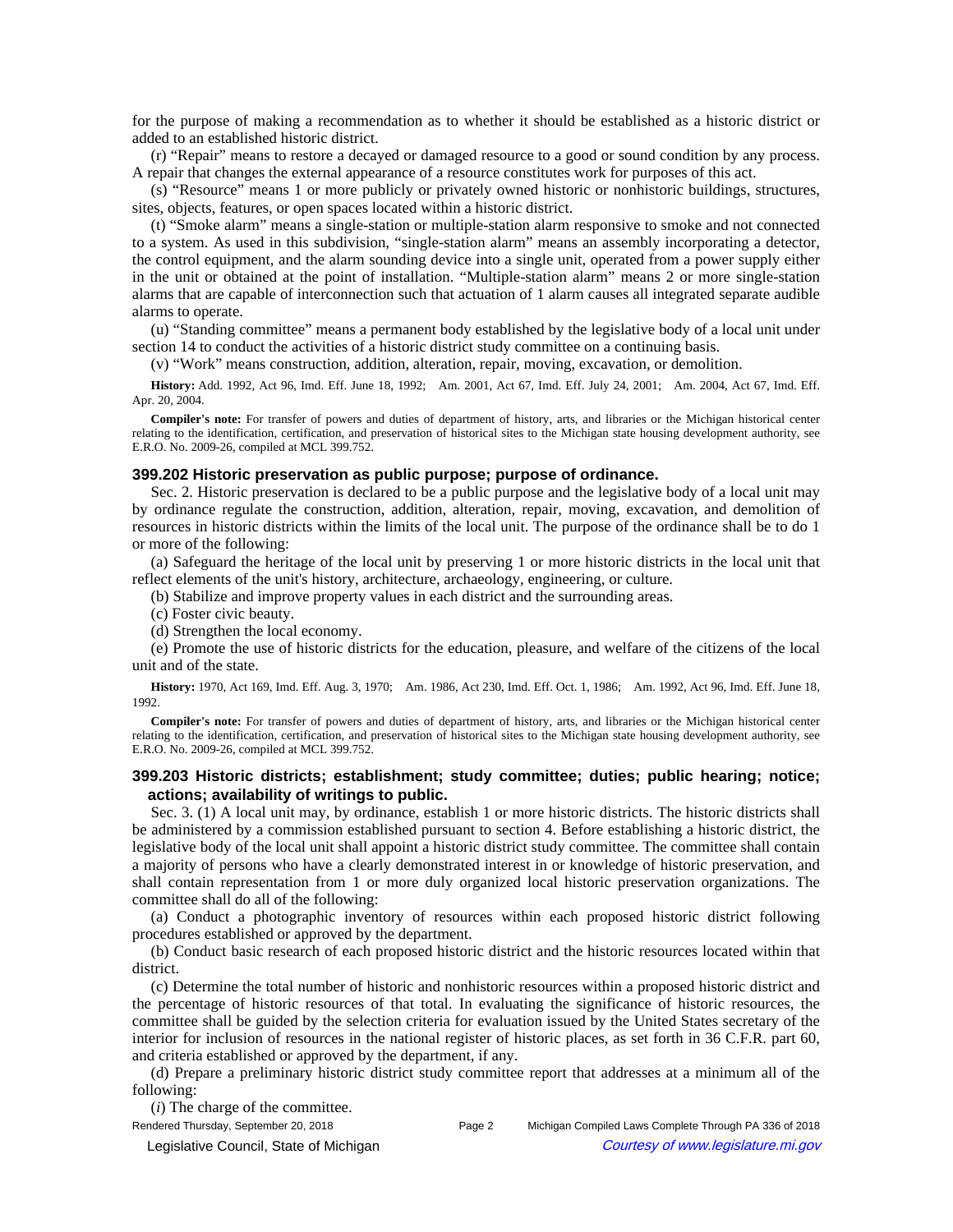(*ii*) The composition of the committee membership.

(*iii*) The historic district or districts studied.

(*iv*) The boundaries for each proposed historic district in writing and on maps.

(*v*) The history of each proposed historic district.

(*vi*) The significance of each district as a whole, as well as a sufficient number of its individual resources to fully represent the variety of resources found within the district, relative to the evaluation criteria.

(e) Transmit copies of the preliminary report for review and recommendations to the local planning body, to the department, to the Michigan historical commission, and to the state historic preservation review board.

(f) Make copies of the preliminary report available to the public pursuant to subsection (4).

(2) Not less than 60 calendar days after the transmittal of the preliminary report, the committee shall hold a public hearing in compliance with the open meetings act, 1976 PA 267, MCL 15.261 to 15.275. Public notice of the time, date, and place of the hearing shall be given in the manner required by the open meetings act, 1976 PA 267, MCL 15.261 to 15.275. Written notice shall be mailed by first-class mail not less than 14 calendar days before the hearing to the owners of properties within the proposed historic district, as listed on the tax rolls of the local unit.

(3) After the date of the public hearing, the committee and the legislative body of the local unit shall have not more than 1 year, unless otherwise authorized by the legislative body of the local unit, to take the following actions:

(a) The committee shall prepare and submit a final report with its recommendations and the recommendations, if any, of the local planning body to the legislative body of the local unit. If the recommendation is to establish a historic district or districts, the final report shall include a draft of a proposed ordinance or ordinances.

(b) After receiving a final report that recommends the establishment of a historic district or districts, the legislative body of the local unit, at its discretion, may introduce and pass or reject an ordinance or ordinances. If the local unit passes an ordinance or ordinances establishing 1 or more historic districts, the local unit shall file a copy of that ordinance or those ordinances, including a legal description of the property or properties located within the historic district or districts, with the register of deeds. A local unit shall not pass an ordinance establishing a contiguous historic district less than 60 days after a majority of the property owners within the proposed historic district, as listed on the tax rolls of the local unit, have approved the establishment of the historic district pursuant to a written petition.

(4) A writing prepared, owned, used, in the possession of, or retained by a committee in the performance of an official function shall be made available to the public in compliance with the freedom of information act, 1976 PA 442, MCL 15.231 to 15.246.

History: 1970, Act 169, Imd. Eff. Aug. 3, 1970;—Am. 1980, Act 125, Imd. Eff. May 21, 1980;—Am. 1992, Act 96, Imd. Eff. June 18, 1992; - Am. 2001, Act 67, Imd. Eff. July 24, 2001.

**Compiler's note:** For transfer of powers and duties of department of history, arts, and libraries or the Michigan historical center relating to the identification, certification, and preservation of historical sites to the Michigan state housing development authority, see E.R.O. No. 2009-26, compiled at MCL 399.752.

## **399.204 Historic district commission; establishment; appointment, qualifications, and terms of members; vacancy; commissions previously established by charter or ordinance.**

Sec. 4. The legislative body of a local unit may establish by ordinance a commission to be called the historic district commission. The commission may be established at any time, but not later than the time the first historic district is established by the legislative body of the local unit. Each member of the commission shall reside within the local unit. The membership of the historic district commission in a local unit having a population of 5,000 or more individuals shall consist of not less than 7 or more than 9 members. The membership of the historic district commission in a local unit having a population of less than 5,000 individuals shall consist of not less than 5 or more than 7 members. A majority of the members shall have a clearly demonstrated interest in or knowledge of historic preservation. The members shall be appointed by the township supervisor, village president, mayor, or chairperson of the board of commissioners, unless another method of appointment is provided in the ordinance creating the commission. Initial members shall be appointed within 6 months after the ordinance establishing the commission is enacted. Members shall be appointed for 3-year terms except the initial appointments of some of the members shall be for less than 3 years so that the initial appointments are staggered and that subsequent appointments do not recur at the same time. Members shall be eligible for reappointment. A vacancy on the commission shall be filled within 60 calendar days by an appointment made by the appointing authority. The ordinance creating the commission may provide procedures for terminating an appointment due to the acts or omissions of the member. The appointing authority of a local unit having a population of 25,000 or more individuals shall appoint at least 2

Rendered Thursday, September 20, 2018 Page 3 Michigan Compiled Laws Complete Through PA 336 of 2018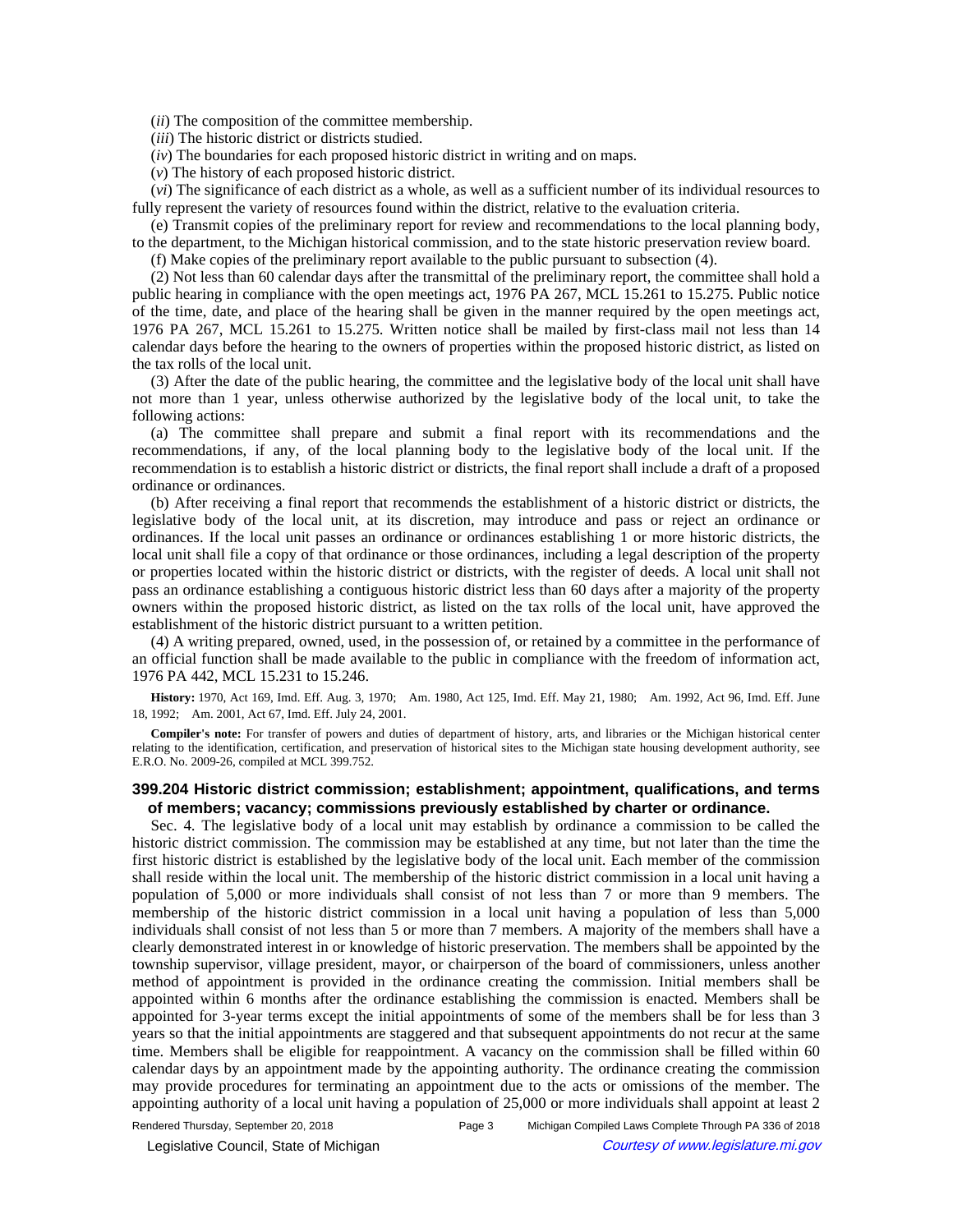members from a list of citizens submitted by 1 or more duly organized local historic preservation organizations. A local unit having a population of more than 5,000 individuals but less than 25,000 individuals shall appoint at least 1 member from a list of citizens submitted by 1 or more duly organized local historic preservation organizations. The commission of all local units shall include as a member, if available, a graduate of an accredited school of architecture who has 2 years of architectural experience or who is an architect registered in this state. This section does not apply to historic district commissions established by charter or to historic district commissions established by ordinance before August 3, 1970.

History: 1970, Act 169, Imd. Eff. Aug. 3, 1970;—Am. 1971, Act 30, Imd. Eff. May 25, 1971;—Am. 1992, Act 96, Imd. Eff. June 18, 1992.

**Compiler's note:** For transfer of powers and duties of department of history, arts, and libraries or the Michigan historical center relating to the identification, certification, and preservation of historical sites to the Michigan state housing development authority, see E.R.O. No. 2009-26, compiled at MCL 399.752.

# **399.205 Permit required; completed application; certificate of appropriateness or notice to proceed; issuance; permit fee; appeal to review board and circuit court; plan review standards, guidelines, and considerations; scope of review; preservation plan; approval; conditions; public meeting; availability of writings to public; rules of procedure; approval of minor work; finding of demolition by neglect; restoration or modification of work done without permit.**

Sec. 5. (1) A permit shall be obtained before any work affecting the exterior appearance of a resource is performed within a historic district or, if required under subsection (4), work affecting the interior arrangements of a resource is performed within a historic district. The person, individual, partnership, firm, corporation, organization, institution, or agency of government proposing to do that work shall file an application for a permit with the inspector of buildings, the commission, or other duly delegated authority. If the inspector of buildings or other authority receives the application, the application shall be immediately referred together with all required supporting materials that make the application complete to the commission. A permit shall not be issued and proposed work shall not proceed until the commission has acted on the application by issuing a certificate of appropriateness or a notice to proceed as prescribed in this act. A commission shall not issue a certificate of appropriateness unless the applicant certifies in the application that the property where work will be undertaken has, or will have before the proposed project completion date, a fire alarm system or a smoke alarm complying with the requirements of the Stille-DeRossett-Hale single state construction code act, 1972 PA 230, MCL 125.1501 to 125.1531. A local unit may charge a reasonable fee to process a permit application.

(2) An applicant aggrieved by a decision of a commission concerning a permit application may file an appeal with the state historic preservation review board within the department. The appeal shall be filed within 60 days after the decision is furnished to the applicant. The appellant may submit all or part of the appellant's evidence and arguments in written form. The review board shall consider an appeal at its first regularly scheduled meeting after receiving the appeal, but may not charge a fee for considering an appeal. The review board may affirm, modify, or set aside a commission's decision and may order a commission to issue a certificate of appropriateness or a notice to proceed. A permit applicant aggrieved by the decision of the state historic preservation review board may appeal the decision to the circuit court having jurisdiction over the historic district commission whose decision was appealed to the state historic preservation review board.

(3) In reviewing plans, the commission shall follow the United States secretary of the interior's standards for rehabilitation and guidelines for rehabilitating historic buildings, as set forth in 36 C.F.R. part 67. Design review standards and guidelines that address special design characteristics of historic districts administered by the commission may be followed if they are equivalent in guidance to the secretary of interior's standards and guidelines and are established or approved by the department. The commission shall also consider all of the following:

(a) The historic or architectural value and significance of the resource and its relationship to the historic value of the surrounding area.

(b) The relationship of any architectural features of the resource to the rest of the resource and to the surrounding area.

(c) The general compatibility of the design, arrangement, texture, and materials proposed to be used.

(d) Other factors, such as aesthetic value, that the commission finds relevant.

(e) Whether the applicant has certified in the application that the property where work will be undertaken has, or will have before the proposed project completion date, a fire alarm system or a smoke alarm complying with the requirements of the Stille-DeRossett-Hale single state construction code act, 1972 PA Rendered Thursday, September 20, 2018 Page 4 Michigan Compiled Laws Complete Through PA 336 of 2018

© Legislative Council, State of Michigan Council Courtesy of www.legislature.mi.gov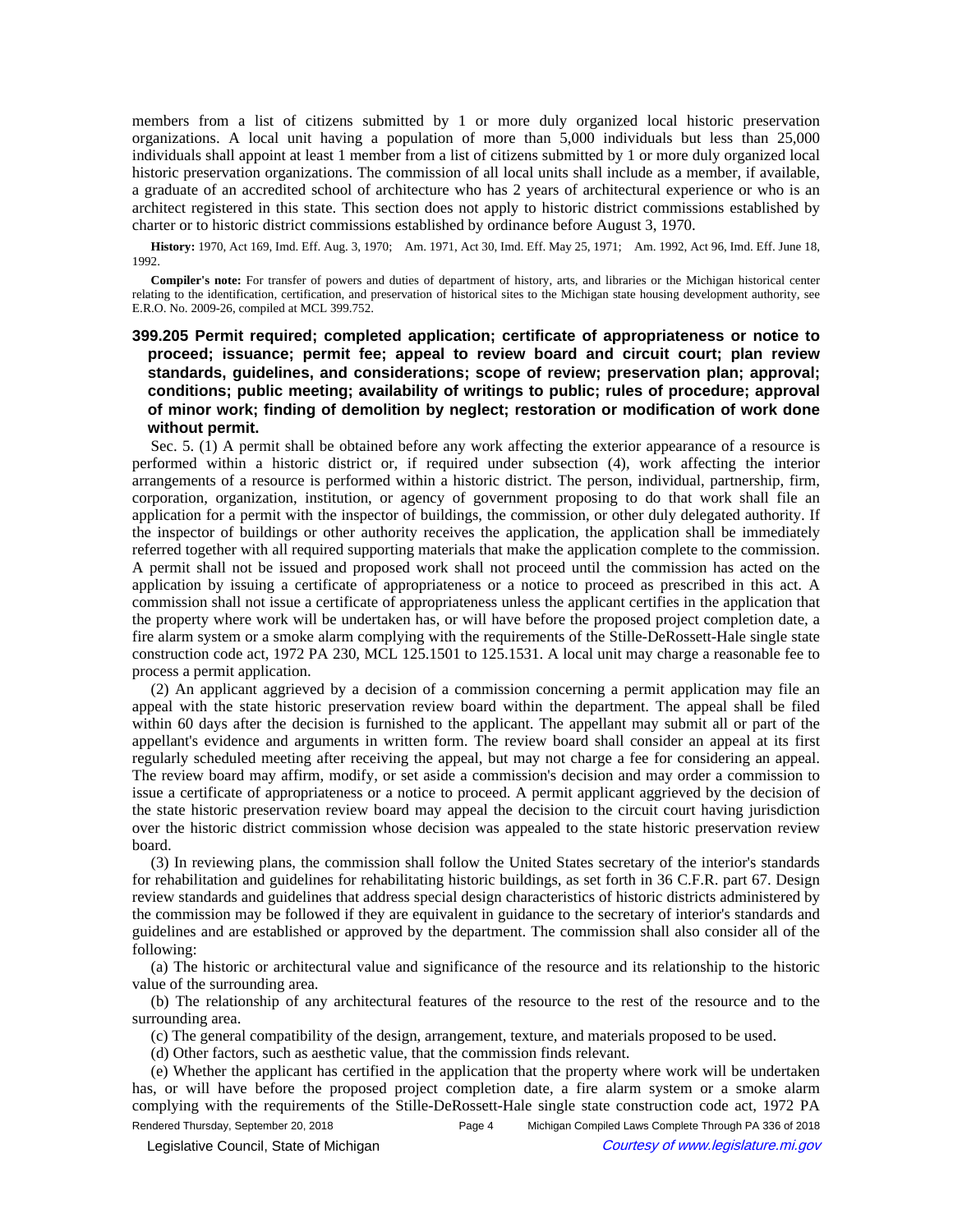### 230, MCL 125.1501 to 125.1531.

(4) The commission shall review and act upon only exterior features of a resource and, except for noting compliance with the requirement to install a fire alarm system or a smoke alarm, shall not review and act upon interior arrangements unless specifically authorized to do so by the local legislative body or unless interior work will cause visible change to the exterior of the resource. The commission shall not disapprove an application due to considerations not prescribed in subsection (3).

(5) If an application is for work that will adversely affect the exterior of a resource the commission considers valuable to the local unit, state, or nation, and the commission determines that the alteration or loss of that resource will adversely affect the public purpose of the local unit, state, or nation, the commission shall attempt to establish with the owner of the resource an economically feasible plan for preservation of the resource.

(6) Work within a historic district shall be permitted through the issuance of a notice to proceed by the commission if any of the following conditions prevail and if the proposed work can be demonstrated by a finding of the commission to be necessary to substantially improve or correct any of the following conditions:

(a) The resource constitutes a hazard to the safety of the public or to the structure's occupants.

(b) The resource is a deterrent to a major improvement program that will be of substantial benefit to the community and the applicant proposing the work has obtained all necessary planning and zoning approvals, financing, and environmental clearances.

(c) Retaining the resource will cause undue financial hardship to the owner when a governmental action, an act of God, or other events beyond the owner's control created the hardship, and all feasible alternatives to eliminate the financial hardship, which may include offering the resource for sale at its fair market value or moving the resource to a vacant site within the historic district, have been attempted and exhausted by the owner.

(d) Retaining the resource is not in the interest of the majority of the community.

(7) The business that the commission may perform shall be conducted at a public meeting of the commission held in compliance with the open meetings act, 1976 PA 267, MCL 15.261 to 15.275. Public notice of the time, date, and place of the meeting shall be given in the manner required by the open meetings act, 1976 PA 267, MCL 15.261 to 15.275. A meeting agenda shall be part of the notice and shall include a listing of each permit application to be reviewed or considered by the commission.

(8) The commission shall keep a record of its resolutions, proceedings, and actions. A writing prepared, owned, used, in the possession of, or retained by the commission in the performance of an official function shall be made available to the public in compliance with the freedom of information act, 1976 PA 442, MCL 15.231 to 15.246.

(9) The commission shall adopt its own rules of procedure and shall adopt design review standards and guidelines for resource treatment to carry out its duties under this act.

(10) The commission may delegate the issuance of certificates of appropriateness for specified minor classes of work to its staff, to the inspector of buildings, or to another delegated authority. The commission shall provide to the delegated authority specific written standards for issuing certificates of appropriateness under this subsection. On at least a quarterly basis, the commission shall review the certificates of appropriateness, if any, issued for work by its staff, the inspector, or another authority to determine whether or not the delegated responsibilities should be continued.

(11) Upon a finding by a commission that a historic resource within a historic district or a proposed historic district subject to its review and approval is threatened with demolition by neglect, the commission may do either of the following:

(a) Require the owner of the resource to repair all conditions contributing to demolition by neglect.

(b) If the owner does not make repairs within a reasonable time, the commission or its agents may enter the property and make such repairs as are necessary to prevent demolition by neglect. The costs of the work shall be charged to the owner, and may be levied by the local unit as a special assessment against the property. The commission or its agents may enter the property for purposes of this section upon obtaining an order from the circuit court.

(12) When work has been done upon a resource without a permit, and the commission finds that the work does not qualify for a certificate of appropriateness, the commission may require an owner to restore the resource to the condition the resource was in before the inappropriate work or to modify the work so that it qualifies for a certificate of appropriateness. If the owner does not comply with the restoration or modification requirement within a reasonable time, the commission may seek an order from the circuit court to require the owner to restore the resource to its former condition or to modify the work so that it qualifies for a certificate of appropriateness. If the owner does not comply or cannot comply with the order of the court, the commission or its agents may enter the property and conduct work necessary to restore the resource to its<br>Rendered Thursday, September 20, 2018<br>Page 5 Michigan Compiled Laws Complete Through PA 336 of 2018 Michigan Compiled Laws Complete Through PA 336 of 2018

© Legislative Council, State of Michigan Council Courtesy of www.legislature.mi.gov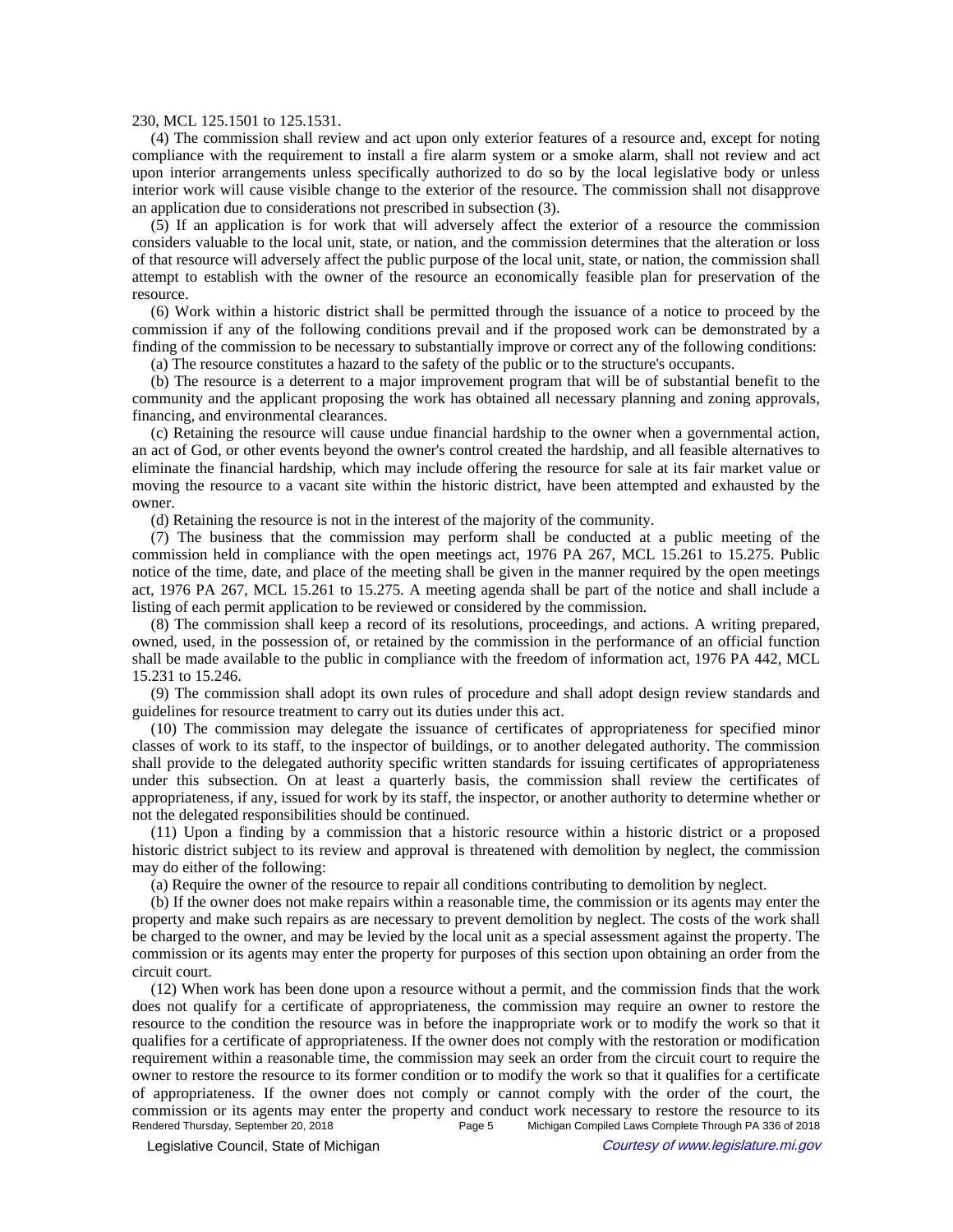former condition or modify the work so that it qualifies for a certificate of appropriateness in accordance with the court's order. The costs of the work shall be charged to the owner, and may be levied by the local unit as a special assessment against the property. When acting pursuant to an order of the circuit court, a commission or its agents may enter a property for purposes of this section.

History: 1970, Act 169, Imd. Eff. Aug. 3, 1970;—Am. 1980, Act 125, Imd. Eff. May 21, 1980;—Am. 1986, Act 230, Imd. Eff. Oct. 1, 1986; Am. 1992, Act 96, Imd. Eff. June 18, 1992; Am. 2001, Act 67, Imd. Eff. July 24, 2001; Am. 2004, Act 67, Imd. Eff. Apr. 20, 2004.

**Compiler's note:** For transfer of powers and duties of department of history, arts, and libraries or the Michigan historical center relating to the identification, certification, and preservation of historical sites to the Michigan state housing development authority, see E.R.O. No. 2009-26, compiled at MCL 399.752.

### **399.206 Grants, gifts, and programs.**

Sec. 6. The legislative body of a local unit may accept state or federal grants for historic preservation purposes, may participate in state and federal programs that benefit historic preservation, and may accept public or private gifts for historic preservation purposes. The legislative body may make the historic district commission, a standing committee, or other agency its duly appointed agent to accept and administer grants, gifts, and program responsibilities.

History: 1970, Act 169, Imd. Eff. Aug. 3, 1970;-- Am. 1992, Act 96, Imd. Eff. June 18, 1992.

**Compiler's note:** For transfer of powers and duties of department of history, arts, and libraries or the Michigan historical center relating to the identification, certification, and preservation of historical sites to the Michigan state housing development authority, see E.R.O. No. 2009-26, compiled at MCL 399.752.

#### **399.207 Historic resource; acquisition by local legislative body.**

Sec. 7. If all efforts by the historic district commission to preserve a resource fail, or if it is determined by the local legislative body that public ownership is most suitable, the local legislative body, if considered to be in the public interest, may acquire the resource using public funds, public or private gifts, grants, or proceeds from the issuance of revenue bonds. The acquisition shall be based upon the recommendation of the commission or standing committee. The commission or standing committee is responsible for maintaining publicly owned resources using its own funds, if not specifically designated for other purposes, or public funds committed for that use by the local legislative body. Upon recommendation of the commission or standing committee, the local unit may sell resources acquired under this section with protective easements included in the property transfer documents, if appropriate.

History: 1970, Act 169, Imd. Eff. Aug. 3, 1970;—Am. 1992, Act 96, Imd. Eff. June 18, 1992.

**Compiler's note:** For transfer of powers and duties of department of history, arts, and libraries or the Michigan historical center relating to the identification, certification, and preservation of historical sites to the Michigan state housing development authority, see E.R.O. No. 2009-26, compiled at MCL 399.752.

### **399.208 County historic district commission; coordination with township and municipality.**

Sec. 8. The jurisdiction of a county shall be the same as that provided in Act No. 183 of the Public Acts of 1943, as amended, being sections 125.201 to 125.232 of the Michigan Compiled Laws, or as otherwise provided by contract entered into between the county and a city, village or township. If a county historic district commission is in existence, coordination between the county historic district commission and township and municipality historic district commissions shall be maintained. The overall historic preservation plans of cities, villages and townships shall be submitted to the county historic district commission for review, and county plans submitted to cities, villages, and townships having historic district commissions. Day-to-day activities of a commission shall not be reviewed unless the activities affect resources of importance to another commission.

History: 1970, Act 169, Imd. Eff. Aug. 3, 1970;-- Am. 1992, Act 96, Imd. Eff. June 18, 1992.

**Compiler's note:** For transfer of powers and duties of department of history, arts, and libraries or the Michigan historical center relating to the identification, certification, and preservation of historical sites to the Michigan state housing development authority, see E.R.O. No. 2009-26, compiled at MCL 399.752.

# **399.209 Historic district commission; filings with delegated authority; duties of local public officials, employees, and department.**

Sec. 9. (1) The commission shall file certificates of appropriateness, notices to proceed, and denials of applications for permits with the inspector of buildings or other delegated authority. A permit shall not be issued until the commission has acted as prescribed by this act. If a permit application is denied, the decision shall be binding on the inspector or other authority. A denial shall be accompanied with a written explanation by the commission of the reasons for denial and, if appropriate, a notice that an application may be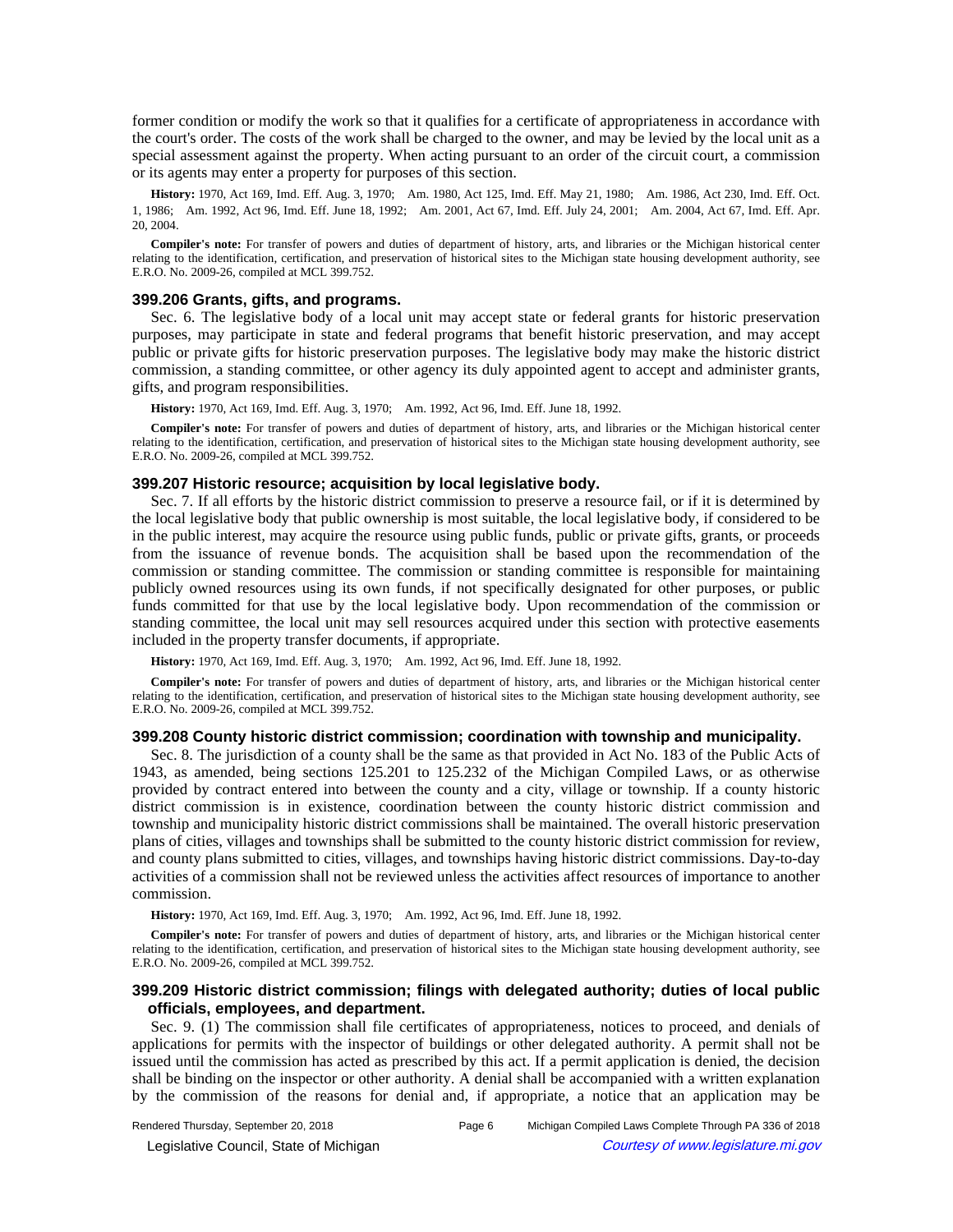resubmitted for commission review when suggested changes have been made. The denial shall also include notification of the applicant's rights of appeal to the state historic preservation review board and to the circuit court. The failure of the commission to act within 60 calendar days after the date a complete application is filed with the commission, unless an extension is agreed upon in writing by the applicant and the commission, shall be considered to constitute approval.

(2) Local public officials and employees shall provide information and records to committees, commissions, and standing committees, and shall meet with those bodies upon request to assist with their activities.

(3) The department shall cooperate with and assist local units, committees, commissions, and standing committees in carrying out the purposes of this act and may establish or approve standards, guidelines, and procedures that encourage uniform administration of this act in this state but that are not legally binding on any individual or other legal entity.

History: 1970, Act 169, Imd. Eff. Aug. 3, 1970;--Am. 1992, Act 96, Imd. Eff. June 18, 1992;--Am. 2001, Act 67, Imd. Eff. July 24, 2001.

**Compiler's note:** For transfer of powers and duties of department of history, arts, and libraries or the Michigan historical center relating to the identification, certification, and preservation of historical sites to the Michigan state housing development authority, see E.R.O. No. 2009-26, compiled at MCL 399.752.

### **399.210 Construction of act.**

Sec. 10. Nothing in this act shall be construed to prevent ordinary maintenance or repair of a resource within a historic district, or to prevent work on any resource under a permit issued by the inspector of buildings or other duly delegated authority before the ordinance was enacted.

History: 1970, Act 169, Imd. Eff. Aug. 3, 1970;-- Am. 1992, Act 96, Imd. Eff. June 18, 1992.

**Compiler's note:** For transfer of powers and duties of department of history, arts, and libraries or the Michigan historical center relating to the identification, certification, and preservation of historical sites to the Michigan state housing development authority, see E.R.O. No. 2009-26, compiled at MCL 399.752.

### **399.211 Appeal of decisions.**

Sec. 11. Any citizen or duly organized historic preservation organization in the local unit, as well as resource property owners, jointly or severally aggrieved by a decision of the historic district commission may appeal the decision to the circuit court, except that a permit applicant aggrieved by a decision rendered under section 5(1) may not appeal to the court without first exhausting the right to appeal to the state historic preservation review board under section 5(2).

**History:** 1970, Act 169, Imd. Eff. Aug. 3, 1970;—Am. 1992, Act 96, Imd. Eff. June 18, 1992.

**Compiler's note:** For transfer of powers and duties of department of history, arts, and libraries or the Michigan historical center relating to the identification, certification, and preservation of historical sites to the Michigan state housing development authority, see E.R.O. No. 2009-26, compiled at MCL 399.752.

### **399.212 Effect of act as to existing legislation and historical commissions.**

Sec. 12. This act does not affect any previously enacted legislation pertaining to historical preservation and does not affect historical commissions appointed by local governing bodies to foster historic preservation. An existing local historical commission organized under Act No. 213 of the Public Acts of 1957, as amended, being sections 399.171 and 399.172 of the Compiled Laws of 1948, may be designated as a historic district commission, if its membership and structure conform, or are revised to conform, to the provisions of section 4.

**History:** 1970, Act 169, Imd. Eff. Aug. 3, 1970.

**Compiler's note:** For transfer of powers and duties of department of history, arts, and libraries or the Michigan historical center relating to the identification, certification, and preservation of historical sites to the Michigan state housing development authority, see E.R.O. No. 2009-26, compiled at MCL 399.752.

#### **399.213 Powers and duties of historic district commission.**

Sec. 13. The local legislative body may prescribe powers and duties of the historic district commission, in addition to those prescribed in this act, that foster historic preservation activities, projects, and programs in the local unit.

**History:** Add. 1986, Act 230, Imd. Eff. Oct. 1, 1986.

**Compiler's note:** For transfer of powers and duties of department of history, arts, and libraries or the Michigan historical center relating to the identification, certification, and preservation of historical sites to the Michigan state housing development authority, see E.R.O. No. 2009-26, compiled at MCL 399.752.

**399.214 Local units; establishing, modifying, or eliminating historic districts; study**

Rendered Thursday, September 20, 2018 **Page 7** Michigan Compiled Laws Complete Through PA 336 of 2018

© Legislative Council, State of Michigan Council Courtesy of www.legislature.mi.gov